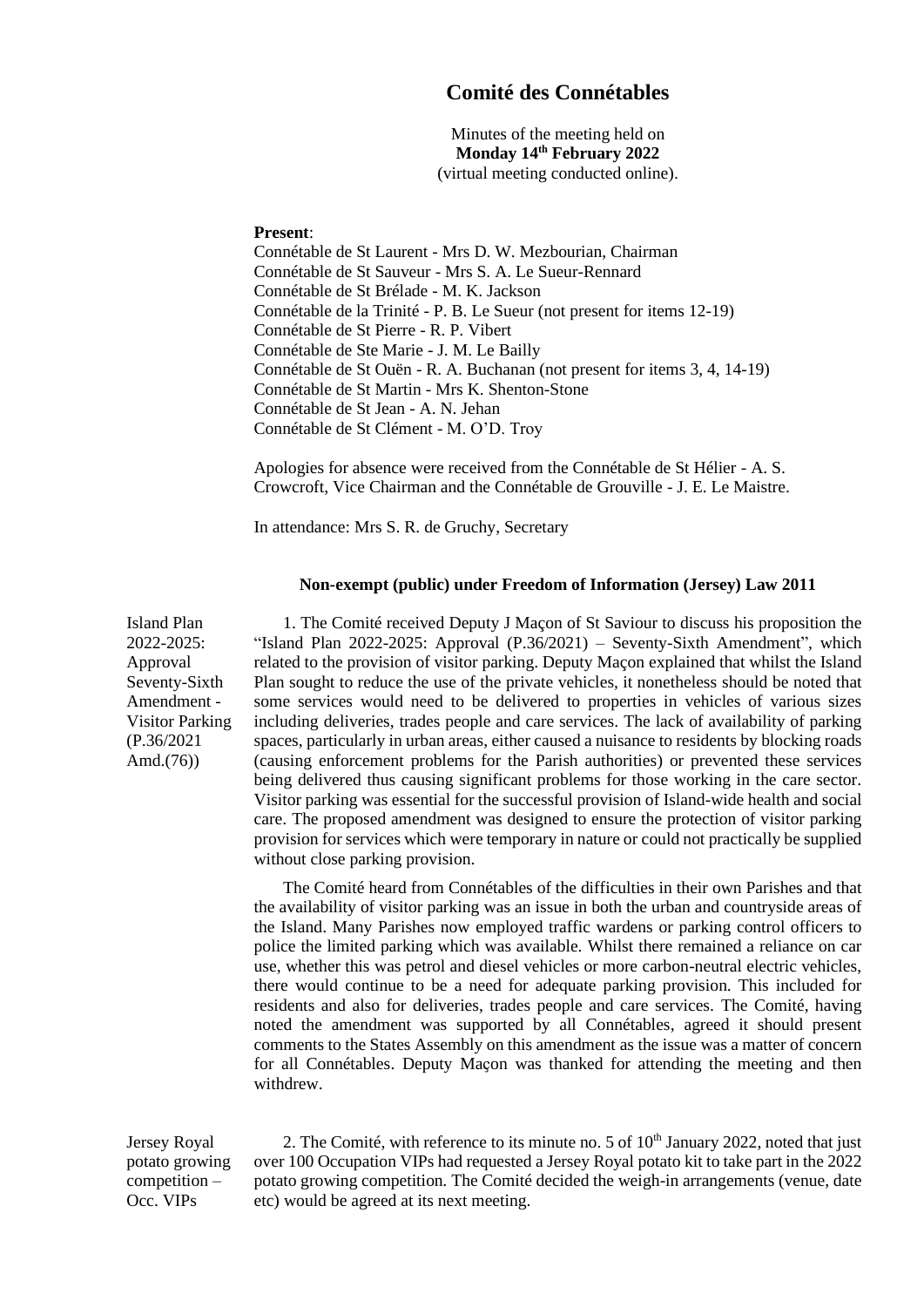Property search fee – review of 3. The Comité recalled that a fee was charged by each Parish for a response to a 'Property search' enquiry made by legal practices in connection with the conveyance of property. This was not a statutory charge but an administrative charge imposed by every Parish. The Comité recalled that the fee increased to £40 (inclusive of GST) on  $1<sup>st</sup>$  May 2017 based on the change in the retail price index (RPI) to December 2016. The RPI increase from December 2016 to December 2021 was 15.5% and the Comité therefore decided to increase to the fee to £50 from  $1<sup>st</sup>$  May 2022 (£47.62 fee plus GST of £2.38). The Secretary was requested to inform all legal practices of the forthcoming increase.

Jersey Tree Strategy 4. The Comité, with reference to its minute no. 7 of 6<sup>th</sup> September 2021, was reminded by the Connétable of St Brelade that he had been the Comité's representative on the stakeholder group as part of the "Species and Habitat Protection" project aiming to protect, maintain and enhance Jersey's current and future trees, though due to sittings of the States Assembly he had been unable to attend the meetings. He had been kept informed of proposals and a draft Jersey Tree Strategy had now been prepared – this would be circulated once it had been finalised. The recommendations might have some implications for Parishes but it was possible these could fall within the remit of an existing Parish group, for example Parish in Bloom.

Procureurs du Bien Public training 5. The Comité, with reference to its minute no. 11 of 6<sup>th</sup> December 2021, received proposals from the Connétable of St John for training for the Procureurs du Bien Public. The Comité recognised the importance of the role of the Procureurs within the Parish system and, with continuing changes to legislation, it was important for the Procureurs to know and understand their responsibilities and how to access support when required. It was proposed that, on a fairly regular basis, a briefing session open to all Procureurs would be held at which issues including data protection, employment legislation, health and safety, finance issues and property management could be addressed by guest speakers. The aim was to raise awareness of the subjects and assist in terms of networking. The Comité, having recalled that some Procureurs had many years' experience in the role, recognised that guidance was always helpful and therefore, whilst not mandatory, it was hoped all Procureurs would be encouraged to attend such sessions which might also be of interest to newly elected Connétables. The Connétable of St John, having been thanked for his work on preparing the proposal, was asked to liaise with the Secretary with a view to arranging a first session at the earliest opportunity.

Procureurs du Bien Public – role description 6. The Comité, with reference to its minute no. 19 of  $6<sup>th</sup>$  September 2021, was informed that the Superior Number of the Royal Court had on 3rd February 2022 approved the role description for the Procureur du Bien Public, and agreed that it should be circulated to all Procureurs, Parish Secretaries and auditors and published on Parish websites.

Procureurs du Bien Public – Parish of St Mary 7. The Comité was informed by the Chairman that on 4<sup>th</sup> February 2022, H. M. Attorney General had presented to the Royal Court a Representation regarding the resignations requested by the two Procureurs du Bien Public of St Mary. In declining to accept those resignations, the Court had adjourned the matter for two months and had invited the Chairman to contact the Procureurs to seek to resolve the matter. The Chairman reported she was awaiting formal instructions and would then act accordingly.

Explosives (Jersey) Law 1970 – dates permitted for retail sale of 8. The Comité, with reference to its minute no. 2 of  $10<sup>th</sup>$  January 2022, received representatives of Starburst Fireworks Ltd and the Area Commander – Fire Safety, Jersey Fire and Rescue, to discuss the conditions and dates for the retail sale of fireworks in 2022. The Comité had indicated that it was minded to approve the proposed retail sale dates of  $28<sup>th</sup>$  October to 6<sup>th</sup> November 2022 but to prohibit the sale of Category 3 (also known as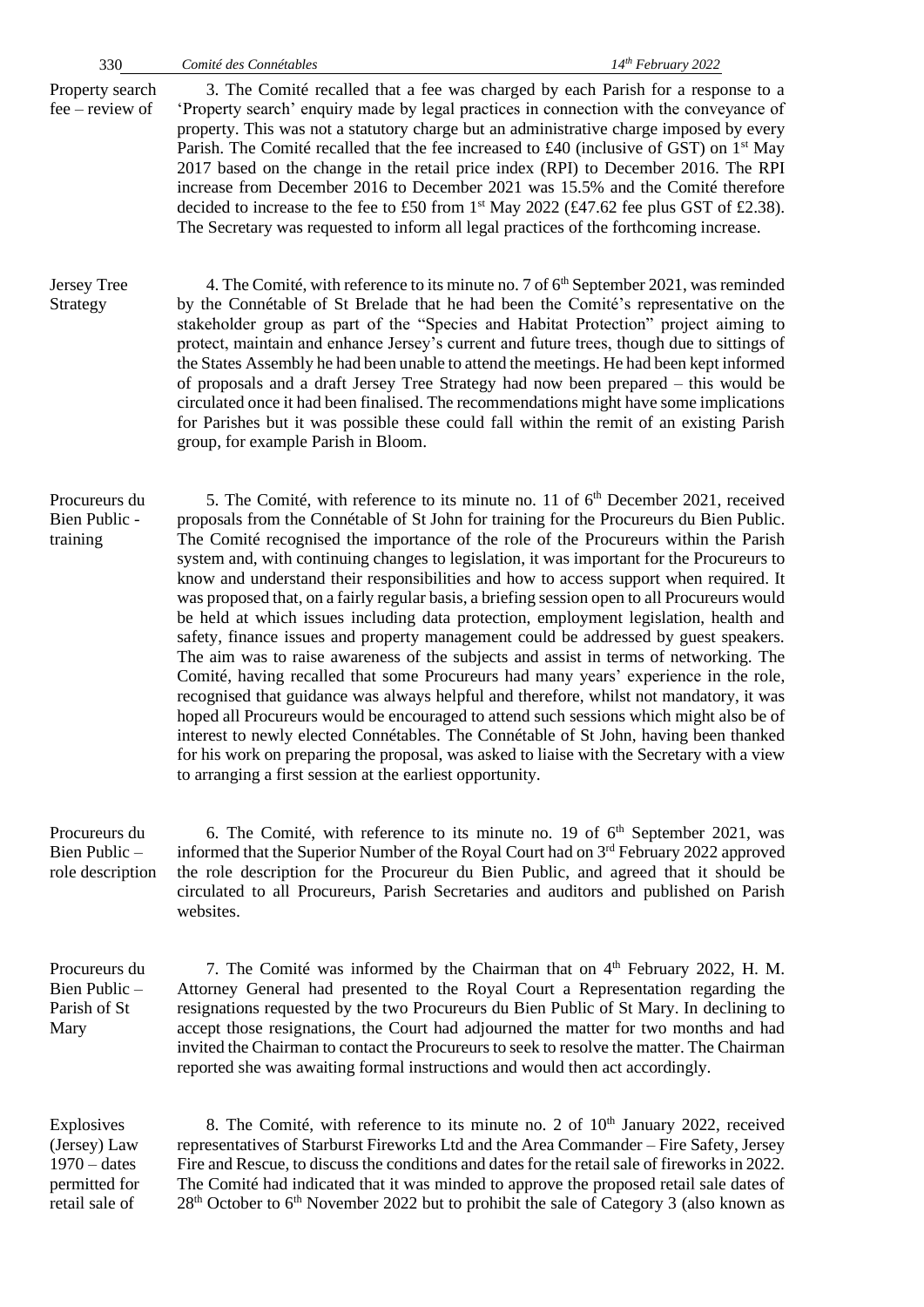2022

fireworks in F3) fireworks which were display, rather than garden, fireworks but, before reaching a decision, had invited comments thereon.

> The Comité was informed by Starburst Fireworks representatives of their concern at the impact the proposed prohibition of the sale of Category F3 fireworks would have on his business and commenting that both Categories F2 and F3 were 'garden fireworks'. For ease of reference the trade and UK Government had labelled them "Garden" for Category F2 (up to 8 metres safety distance) and "Garden display" for Category F3 (up to 25 metres safety distance) which were suitable for families with larger gardens. Starburst Fireworks was an extremely responsible business and actively promoted the safe and considerate use of its products, especially with the Jersey demographics, and tried to encourage people to let their neighbours know if they were holding a family event, especially if there were elderly residents or animals close by. However there would always be complaints and he asked to understand the volume and the timeframe in which they were received. There were no fireworks on the market that exceeded 120 decibels and, in reply to questions, he assured that 'silent' fireworks did not exist as an explosive charge was required; quiet fireworks existed but these were c. 95-103 decibels.

> The Comité explained it did not wish to prevent families from enjoying smaller private displays at home but it was always mindful of the complaints received when fireworks cause distress to neighbours (including those suffering from post-traumatic stress disorder) and animals. The Area Commander was invited to provide an update on the drafting of new legislation and advised that it was likely to be brought forward later in 2022. Following discussion the delegation was thanked for attending and then withdrew from the meeting.

> The Comité then considered the issues raised and, in relation to the availability of silent or quiet fireworks, considered there was merit in seeking independent advice. Following discussion the Comité supported (8 in favour) the retail sale of categories 2 and 3 fireworks in 2022 but agreed this should be reviewed for 2023. The retail sale dates of Friday 28<sup>th</sup> October to Sunday 6<sup>th</sup> November 2022 inclusive were also agreed.

2022 Elections 9. The Comité, with reference to its minute no. 21 of  $10<sup>th</sup>$  January 2022, considered the following in relation to the elections to be held in 2022:

- a) Amendments to the Elections (Jersey) Law 2002 it was noted these were now in force and the Parish Secretary was the 'electoral administrator' for the Parish, unless another employee was so appointed. It was noted that the Law did not provide for an elected officer to undertake the role of electoral administrator (as had been the case when a Procureur du Bien Public would undertake the role should the Connétable be a candidate in an election) and it was suggested that this should be reviewed at a future date.
- b) Polling stations the Judicial Greffier was not supportive of providing more than one polling station within any one electoral district as the wider use of postal voting was likely to reduce footfall on polling day and, in the absence of a digital electoral register able to provide contemporaneous updates regarding who had voted, there was a concern about the potential for multiple voting by a single voter.
- c) Notice of Registered Voters a revised template was circulated and approved which included suggestions from the States Greffe; the Notices would be sent out between  $1<sup>st</sup> - 15<sup>th</sup>$  March 2022 with costs met by the States in accordance with the Law. The Notice would include details of the polling station for the electors to whom it was sent and these were being confirmed with the Judicial Greffe.
- d) Adjoints the Comité approved a draft letter which might be sent to invite persons to assist as an Adjoint at the elections, the letter made reference to the Standards in Parish Service, the need to be impartial (not to align/support candidates/political parties), about training/briefing and data confidentiality.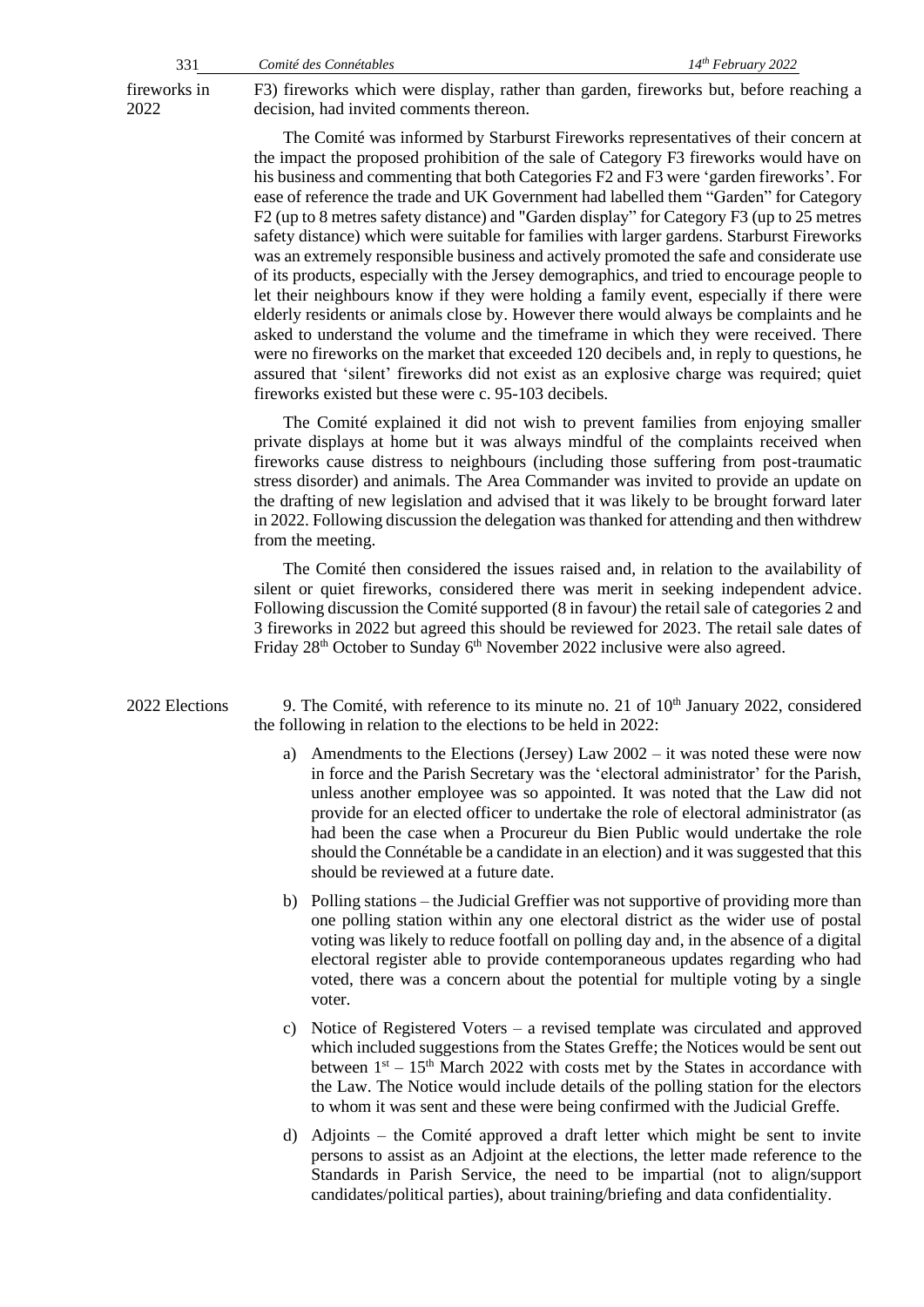of Jersey

Draft Marriage

(Amendment No. 5) (Jersey) Law 202-  $(P.6/2022)$  – notice periods

- e) Jersey Electoral Authority (JEA) the Comité noted the members of the JEA had been appointed pursuant to the Elections (Jersey) Law 2002. The Parish Secretary of St Clement had been appointed as the representative of electoral administrators and was an ex officio member of the JEA.
- f) Election materials the Comité noted that the Department for Infrastructure, Housing and Environment was in the process of updating guidelines for candidates about the placing of election materials on the public highway and these would be circulated for consideration by Parishes in due course.

Data Sharing Agreements – DVS and Ports 10. The Comité noted that the Data Sharing Agreements with the Ports of Jersey and with Driver and Vehicle Standards (DVS) were due for renewal and would be circulated for the next meeting.

and Civil Status 11. The Comité, with reference to its minute no. 16 of  $10<sup>th</sup>$  January 2022, considered correspondence from the Minister for Home Affairs proposing the notice period which would be prescribed under the amendments proposed in the draft Marriage and Civil Status (Amendment No. 5) (Jersey) Law 202- (P.6/2022) which was to be debated on  $1<sup>st</sup>$ March 2022. If approved, the draft would make amendments in respect of civil registration and the roles of Parish Registrars and the Superintendent Registrar. The Superintendent Registrar might then hold the statutory function and associated liability for civil registration for those Parishes who wished for that to be the case, and Parishes would retain the ability to have the function returned to them, subject to providing a period of notice. The Minister's proposals in respect of the notice periods were as follows, the different arrangements for St Helier taking into account that the overwhelming majority of registrations were conducted in St Helier and to commence, or cease, fulfilling this function would require significant planning for the Parish and for the Superintendent Registrar –

- For Parishes wishing the Superintendent Registrar to commence undertaking the function, a notice period of 3 months for all Parishes except for St Helier, which should be required to provide 6 months' notice.
- For Parishes wishing the Superintendent Registrar to cease undertaking the function, a notice period of 6 months for all Parishes except for St Helier, which should be required to provide 12 months' notice.

The Comité supported the proposed notice periods and requested the Chairman to reply accordingly.

Jersey Police Dependents Trust 12. The Comité noted that the Jersey Police Dependants Trust was established to benefit any police officer, any dependant of a police officer or deceased police officer, and any person (and any dependant of any such person) who had sustained injury in rendering assistance to a police officer acting in the execution of his duty. 'Police Officers' included members, whether paid or honorary and whether serving or retired, of the Police Force in the Island of Jersey.

Big Ride Out Sunday 29<sup>th</sup> May 2022

13. The Comité, noted correspondence regarding proposals for the Big Ride Out to be held on 29<sup>th</sup> May 2022 in support of Holidays for Heroes with over 1,000 motorcyclists from the UK, France and Guernsey expected to take part. The Comité recalled that in previous years the response of Connétables was that they did not permit the event as a 'convoy' under the Policing of Roads (Jersey) Regulations 1959 and permission was not being given for a parade or procession in their parish as the primary concern had to be for the general safety of all road users and ensuring the flow of traffic was not impeded. However, assistance might be provided by the Honorary Police, including with traffic management at traffic junctions without impeding emergency vehicles. Further, a risk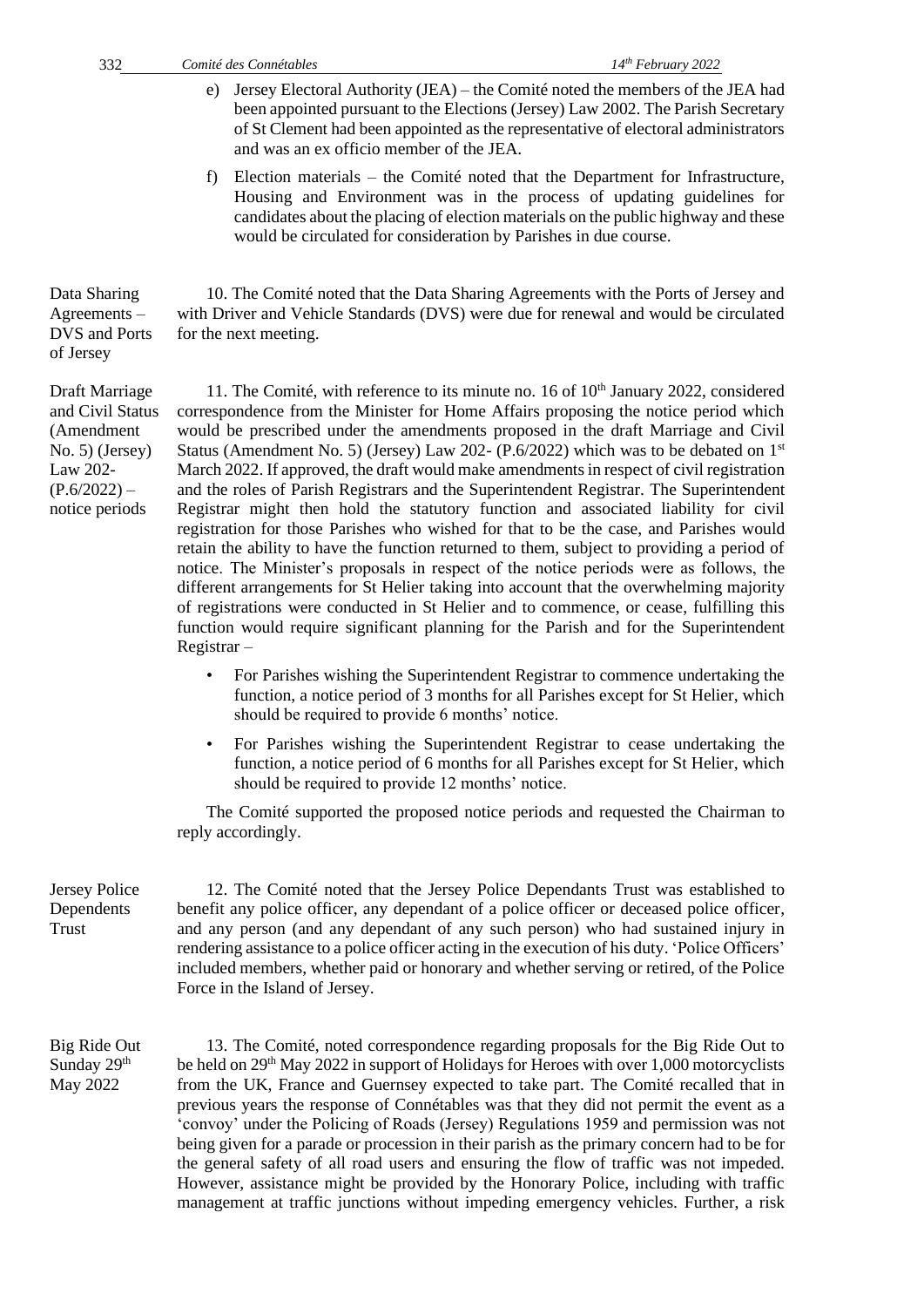| 333                                                                      | Comité des Connétables                                                                                                                                                                                                                                                                                                                                                                                                                                                                                                                                                                                                                                                                                                                                                                                                                                                                                                                                                     | 14th February 2022                                                                                                                                                                                                                                        |
|--------------------------------------------------------------------------|----------------------------------------------------------------------------------------------------------------------------------------------------------------------------------------------------------------------------------------------------------------------------------------------------------------------------------------------------------------------------------------------------------------------------------------------------------------------------------------------------------------------------------------------------------------------------------------------------------------------------------------------------------------------------------------------------------------------------------------------------------------------------------------------------------------------------------------------------------------------------------------------------------------------------------------------------------------------------|-----------------------------------------------------------------------------------------------------------------------------------------------------------------------------------------------------------------------------------------------------------|
|                                                                          | assessment should be undertaken and the route times carefully considered and publicised<br>in advance. The Comité requested Connétables of the Parishes through which the route<br>was proposed to pass to discuss the proposal with their Chef de Police.                                                                                                                                                                                                                                                                                                                                                                                                                                                                                                                                                                                                                                                                                                                 |                                                                                                                                                                                                                                                           |
| Platinum<br>Jubilee/<br>Liberation 2022                                  | 14. The Comité, with reference to its minute no. 6 of $10th$ January 2022, noted –                                                                                                                                                                                                                                                                                                                                                                                                                                                                                                                                                                                                                                                                                                                                                                                                                                                                                         |                                                                                                                                                                                                                                                           |
|                                                                          | a)                                                                                                                                                                                                                                                                                                                                                                                                                                                                                                                                                                                                                                                                                                                                                                                                                                                                                                                                                                         | Each Parish had been allocated £1,000 from the Bailiff's Chambers for Liberation<br>77 as a catch-up fund to Liberation 75. This amount was not a recurring amount,<br>however it was appropriate for Liberation 77 in order to enable parish activities. |
|                                                                          | b)<br>Platinum Jubilee Lottery Fund.                                                                                                                                                                                                                                                                                                                                                                                                                                                                                                                                                                                                                                                                                                                                                                                                                                                                                                                                       | The Jersey Community Foundation link for applications for funding from the                                                                                                                                                                                |
| Draft Children<br>and Young<br>People (Jersey)<br>Law 202-<br>P.107/2021 | 15. The Comité, with reference to its minute no. 19 of 11 <sup>th</sup> October 2021, noted that<br>the coming into force date of the Draft Children and Young People (Jersey) Law 202-<br>$(P.107/2021)$ which was approved by the States on 8 <sup>th</sup> February 2022, would be set by<br>Appointed Day Act rather than commence on $22nd$ June 2023, as originally intended.<br>Under the Law, the Corporate Parents included "the Parishes" as Public Authorities and,<br>when discharging functions under this Law, the Parishes must have regard to the<br>overriding objective and four principles founded in the United Nations Convention on the<br>Rights of the Child (UNCRC). The term 'children' and 'young people' in the Law applied<br>to all children up to the age of 18. Where young people were referred to, this meant young<br>people who were aged 18 up to (but not including) the age of 25 and were care leavers or<br>who had a disability. |                                                                                                                                                                                                                                                           |
| <b>Jersey Door</b><br>Registration<br>Scheme-<br>Licensing Law           | Representation of Her Majesty's Attorney General and in the matter of Article 9 of the<br>Licensing (Jersey) Law 1974 and in the matter of the Jersey Door Registration Scheme<br>ordering that the Business Support Unit of the Justice and Home Affairs Department was<br>to take responsibility for the scheme.                                                                                                                                                                                                                                                                                                                                                                                                                                                                                                                                                                                                                                                         | 16. The Comité noted the act of the Licensing Assembly in respect of the                                                                                                                                                                                  |
| <b>Island Identity</b><br>project                                        | from Deputy C Labey, Minister for International Development, thanking it for the update<br>on the recommendations of the Island Identity project and advising that progress could be<br>shared on the Island Identity website.<br>Of Island Identity Statement" (P.17/2022) lodged by the Minister for International<br>Development proposing Standing Orders be amended so that a "draft must be<br>accompanied by the proposer's statement of how the proposition, if adopted, would either<br>enhance or diminish the Island identity and the international reputation of Jersey".                                                                                                                                                                                                                                                                                                                                                                                      | 17. The Comité, with reference to its minute no. 8 of 6 <sup>th</sup> December 2021, noted a reply<br>Arising from this, the Comité noted the "Amendment To Standing Orders – Inclusion                                                                   |
| JE Parish Earth<br>Partnership                                           | Chairman had written to the Chief Executive, Jersey Electricity plc, regarding Parishes<br>and the Parish Earth Partnership project and explaining that since JE's original proposal,<br>the Parishes had also been asked to support the Queen's Canopy initiative which marked<br>Her Majesty's platinum jubilee in 2022. Some of the micro forest proposals were therefore<br>evolving and might now be developed for this wider purpose with private donations rather<br>than solely under the sponsorship of the JE Parish Earth Partnership. Nevertheless, it was<br>hoped that JE would wish to continue its support of these carbon neutral projects and<br>might be able to offer sponsorship to those Parishes pursuing such a wider project.                                                                                                                                                                                                                     | 18. The Comité, with reference to its minute no. 7 of 10 <sup>th</sup> January 2022, noted that the                                                                                                                                                       |